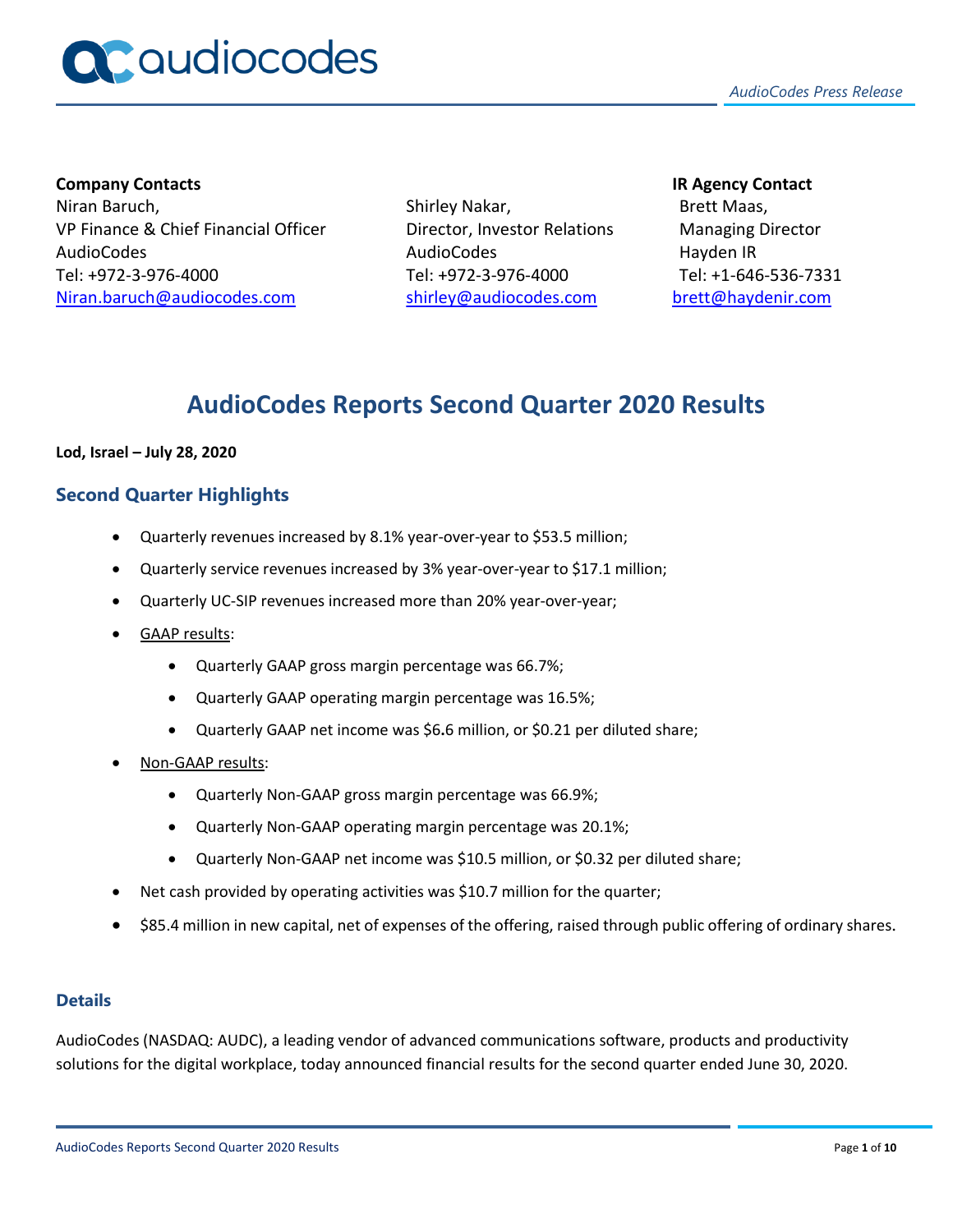# QCaudiocodes

Revenues for the second quarter of 2020 were \$53.5 million compared to \$52.0 million for the first quarter of 2020 and \$49.5 million for the second quarter of 2019.

Net income was \$6.6 million, or \$0.21 per diluted share, for the second quarter of 2020, compared to \$4.8 million, or \$0.16 per diluted share, for the second quarter of 2019.

On a Non-GAAP basis, net income was \$10.5 million, or \$0.32 per diluted share, for the second quarter of 2020 compared to \$6.8 million, or \$0.22 per diluted share, for the second quarter of 2019.

Non-GAAP net income excludes: (i) share-based compensation expenses; (ii) amortization expenses related to intangible assets; (iii) expenses or income related to revaluation of an earn-out liability in connection with the acquisition of Active Communications Europe; (iv) financial income or expenses related to exchange rate differences in connection with revaluation of assets and liabilities in non-dollar denominated currencies and (v) non-cash deferred tax expenses. A reconciliation of net income on a GAAP basis to a non-GAAP basisis provided in the tables that accompany the condensed consolidated financial statements contained in this press release.

During the second quarter of 2020 the Company raised approximately \$85.4 million in net proceeds from the public offering of 2,600,000 ordinary shares at a purchase price of \$35 per share.

Net cash provided by operating activities was \$10.7 million for the second quarter of 2020. Cash and cash equivalents and long- and short-term bank deposits were \$170.4 million as of June 30, 2020 compared to \$71.9 million as of December 31, 2019. The increase in cash and cash equivalents and long- and short-term bank deposits was primarily a result of the receipt of the net proceeds of the public offering in June 2020, as well as due to cash provided by operating activities.

"We are pleased to report strong financial results for the second quarter of 2020," said Shabtai Adlersberg, President and Chief Executive Officer of AudioCodes. "Work-from-home (WFH) has become the new normal in recent months and UCaaS and Collaboration have taken center stage in the transition of many enterprises to a digital workplace. As a result, we experienced good business momentum across most of the market segments we participate in, most notably in the UCaaS and the Contact Center market segments. Coupling this favorable sales momentum with lower than anticipated operating expenses resulting from the COVID-19 pandemic, we continued to improve our financial performance yearover-year. Underscoring our financial success were improved gross margin, which increased to 66.9% in the second quarter from 63.5% in the year-ago quarter, and the substantial increase in operating income to 20.1% from 14.1% in the second quarter of 2019. As a result, net income increased above 50% year-over–year and we have generated strong cash flow from operations. Continuing the sales trend of the first quarter of 2020, we experienced increased market activity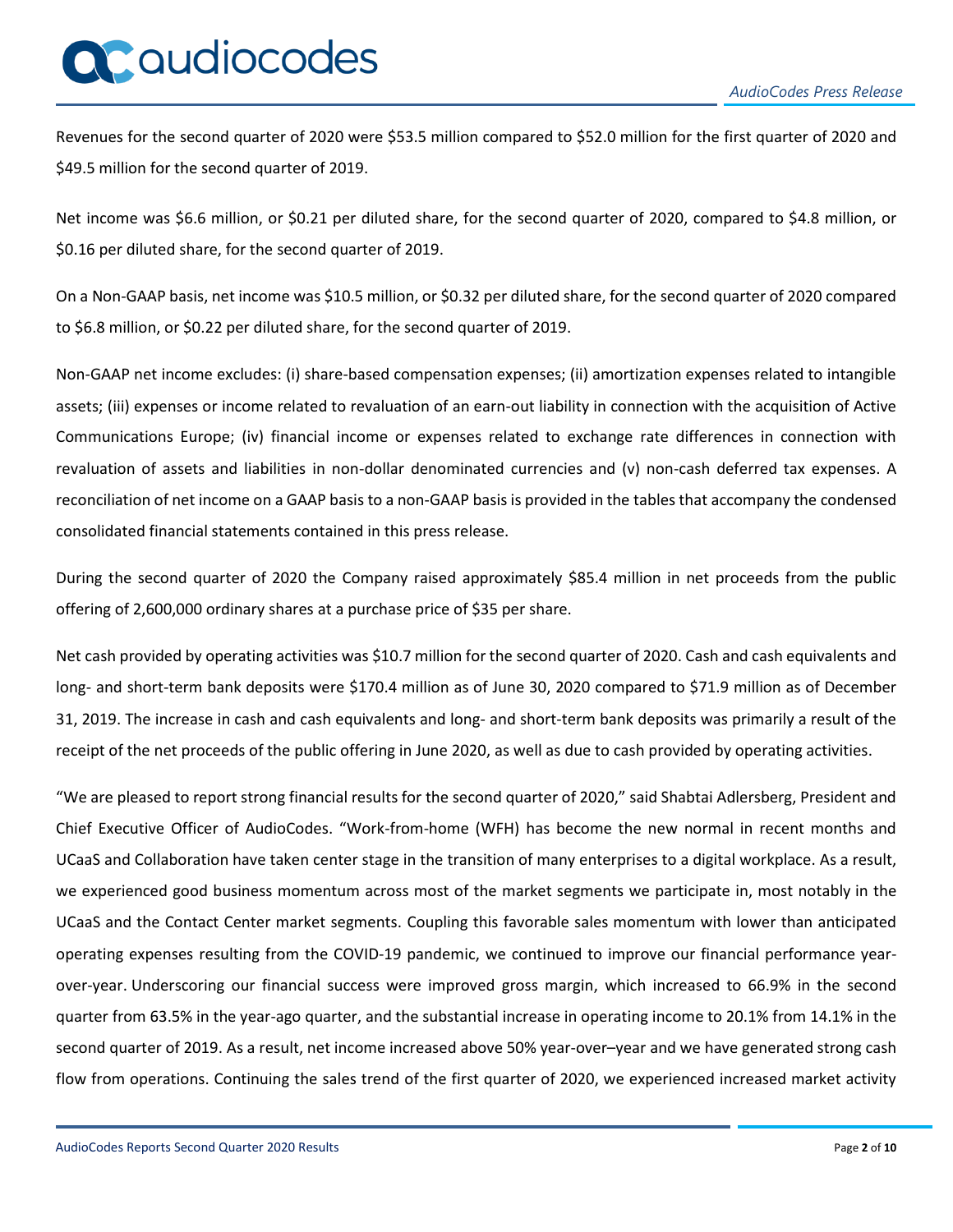# QCaudiocodes

and demand for Microsoft Teams. Revenue related to the MS Teams ecosystem grew more than 300% from the year-ago quarter, reaching a level of above \$10 million. In addition, newly created opportunities related to MS Teams have doubled year over year in the second quarter."

"The progress made in our Voice.ai business was also noteworthy. We saw continued progress in the introduction of Meeting Insights, a productivity enhancement software tool for group collaboration. In the voice.ai gateway (VAIG) business we saw an increase in opportunities relating to adding voice and telephony channels to virtual agents and enterprise intelligent assistants, a rapidly growing use these days. Looking forward, we expect that Collaboration and WFH will continue to take hold as mainstream market trends for coming years. While the full impact of COVID-19 is still uncertain and may remain a global challenge for the next few years, we believe in our ability to respond to new developments and challenges in our markets. We plan to continue our investment in future product offerings and focus on the return on investment to our shareholders," concluded Mr. Adlersberg.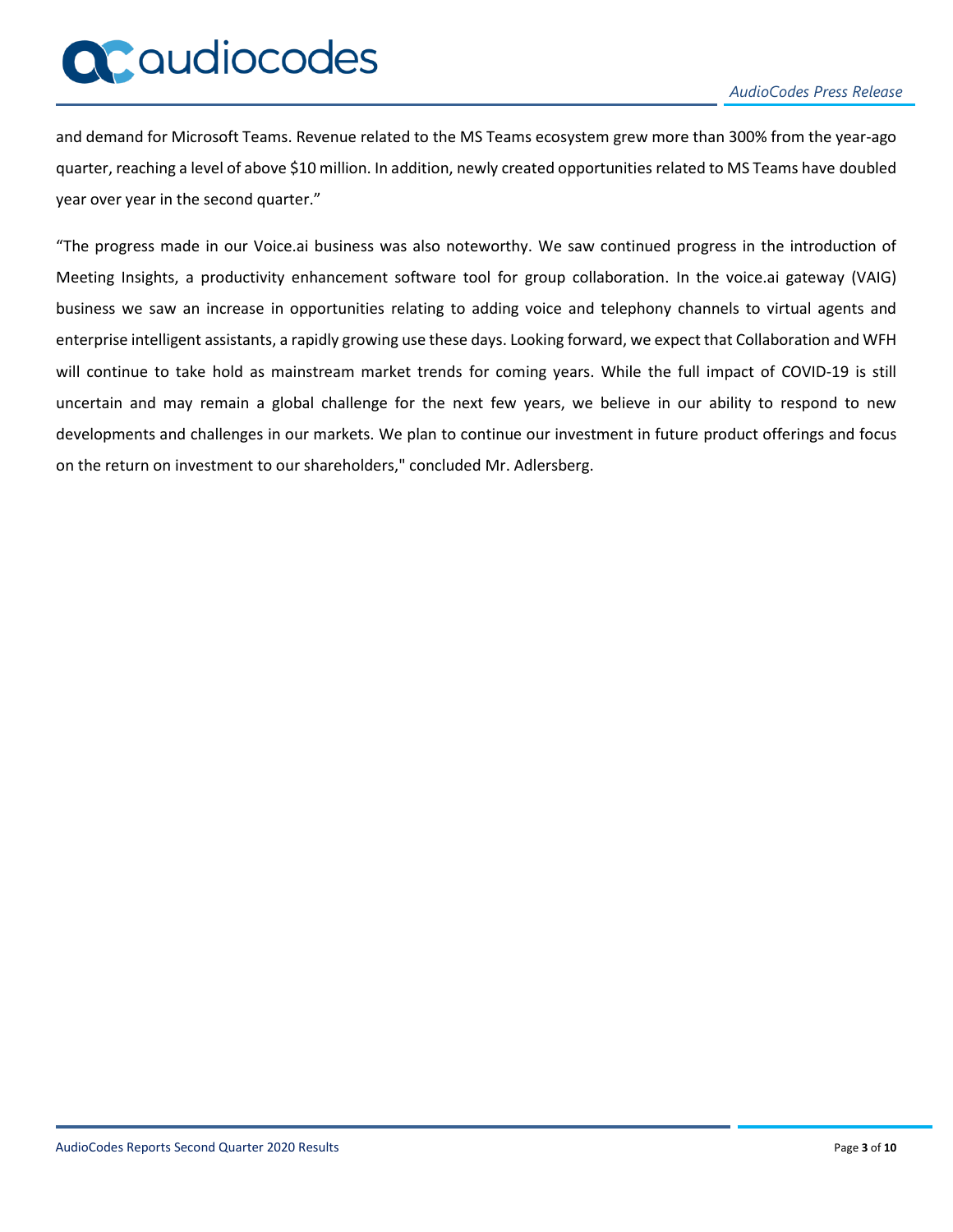#### **Conference Call & Web Cast Information**

AudioCodes will conduct a conference call at 8:30 A.M., Eastern Time today to discuss the Company's second quarter of 2020 operating performance, financial results and outlook. Interested parties may participate in the conference call by dialing one the following numbers:

United States Participants: +1 (877) 407-0778

International Participants: +1 (201) 689-8565

The conference call will also be simultaneously webcast. Investors are invited to listen to the call live via webcast at the AudioCodes investor website at<http://www.audiocodes.com/investors-lobby>

# **Follow AudioCodes' social media channels:**

AudioCodes invites you to join our online community and follow us on[: AudioCodes Voice Blog,](http://blog.audiocodes.com/) [LinkedIn,](http://www.linkedin.com/companies/audiocodes) [Twitter,](http://www.twitter.com/audiocodes) [Facebook,](http://www.facebook.com/audiocodes) and [YouTube.](http://www.youtube.com/user/audioserge)

# **About AudioCodes**

AudioCodes Ltd. (NASDAQ, TASE: AUDC) is a leading vendor of advanced communications software, products and productivity solutionsfor the digital workplace. AudioCodes enables enterprises and service providers to build and operate all-IP voice networks for unified communications, contact centers, and hosted business services. AudioCodes offers a broad range of innovative products, solutions and services that are used by large multi-national enterprises and leading tier-1 operators around the world.

For more information on AudioCodes, visit [http://www.audiocodes.com.](http://www.audiocodes.com/)

Statements concerning AudioCodes' business outlook or future economic performance; product introductions and plans and objectives related thereto; and statements concerning assumptions made or expectations as to any future events, conditions, performance or other matters, are "forward-looking statements'' as that term is defined under U.S. Federal securities laws. Forward-looking statements are subject to various risks, uncertainties and other factors that could cause actual results to differ materially from those stated in such statements. These risks, uncertainties and factors include, but are not limited to: the effect of global economic conditions in general and conditions in AudioCodes' industry and target markets in particular; shifts in supply and demand; market acceptance of new products and the demand for existing products; the impact of competitive products and pricing on AudioCodes' and its customers' products and markets; timely product and technology development, upgrades and the ability to manage changes in market conditions as needed; possible need for additional financing; the ability to satisfy covenants in the Company's loan agreements; possible disruptions from acquisitions; the ability of AudioCodes to successfully integrate the products and operations of acquired companies into AudioCodes' business; possible adverse impact of the COVID-19 pandemic on our business and results of operations; and other factors detailed in AudioCodes' filings with the U.S. Securities and Exchange Commission. AudioCodes assumes no obligation to update the information in this release.

©2020 AudioCodes Ltd. All rights reserved. AudioCodes, AC, HD VoIP, HD VoIP Sounds Better, IPmedia, Mediant, MediaPack, What's Inside Matters, OSN, SmartTAP, User Management Pack, VMAS, VoIPerfect, VoIPerfectHD, Your Gateway To VoIP, 3GX, VocaNom, AudioCodes One Voice,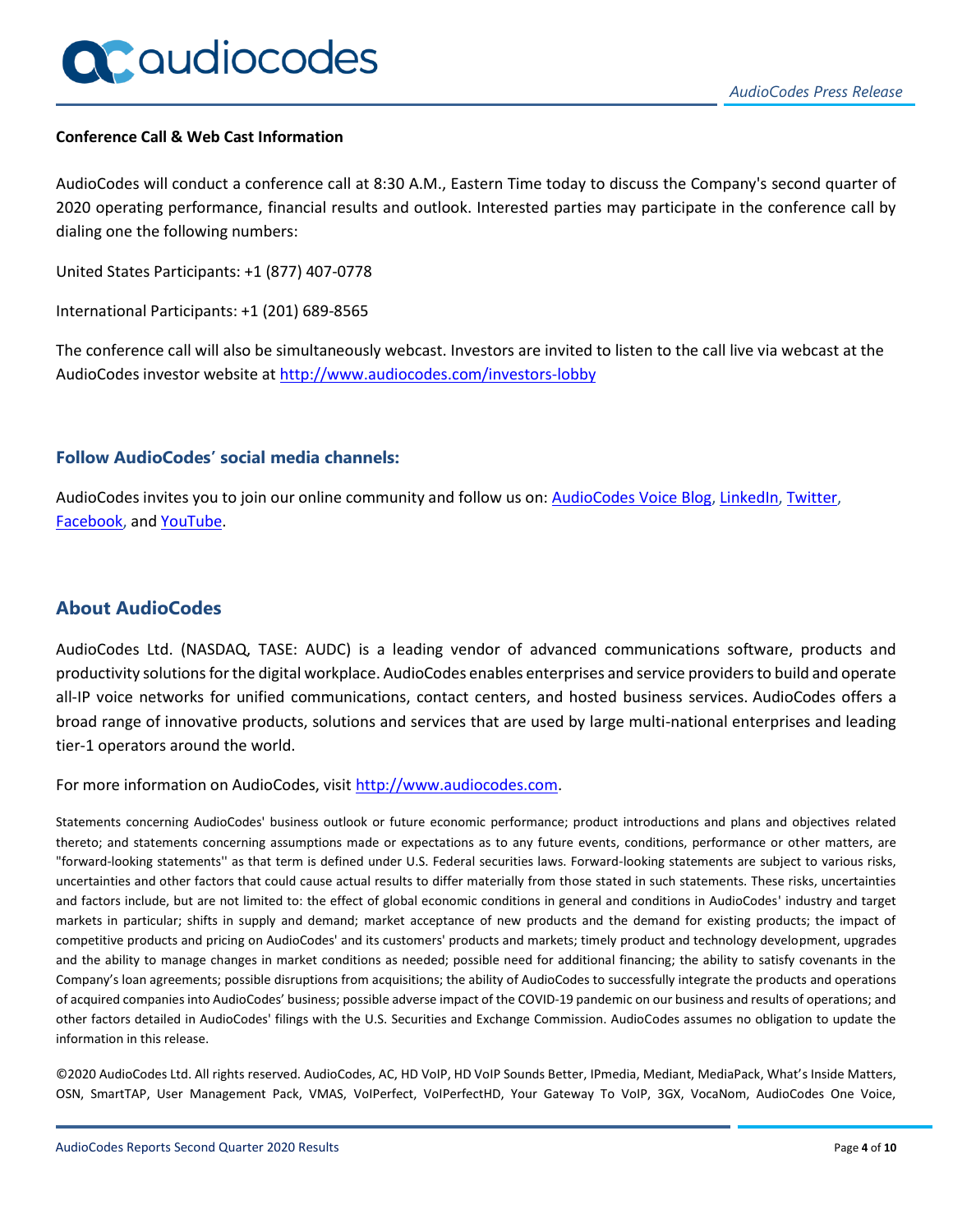

AudioCodes Meeting Insights, AudioCodes Room Experience and CloudBond are trademarks or registered trademarks of AudioCodes Limited. All other products or trademarks are property of their respective owners. Product specifications are subject to change without notice.

# Summary financial data follows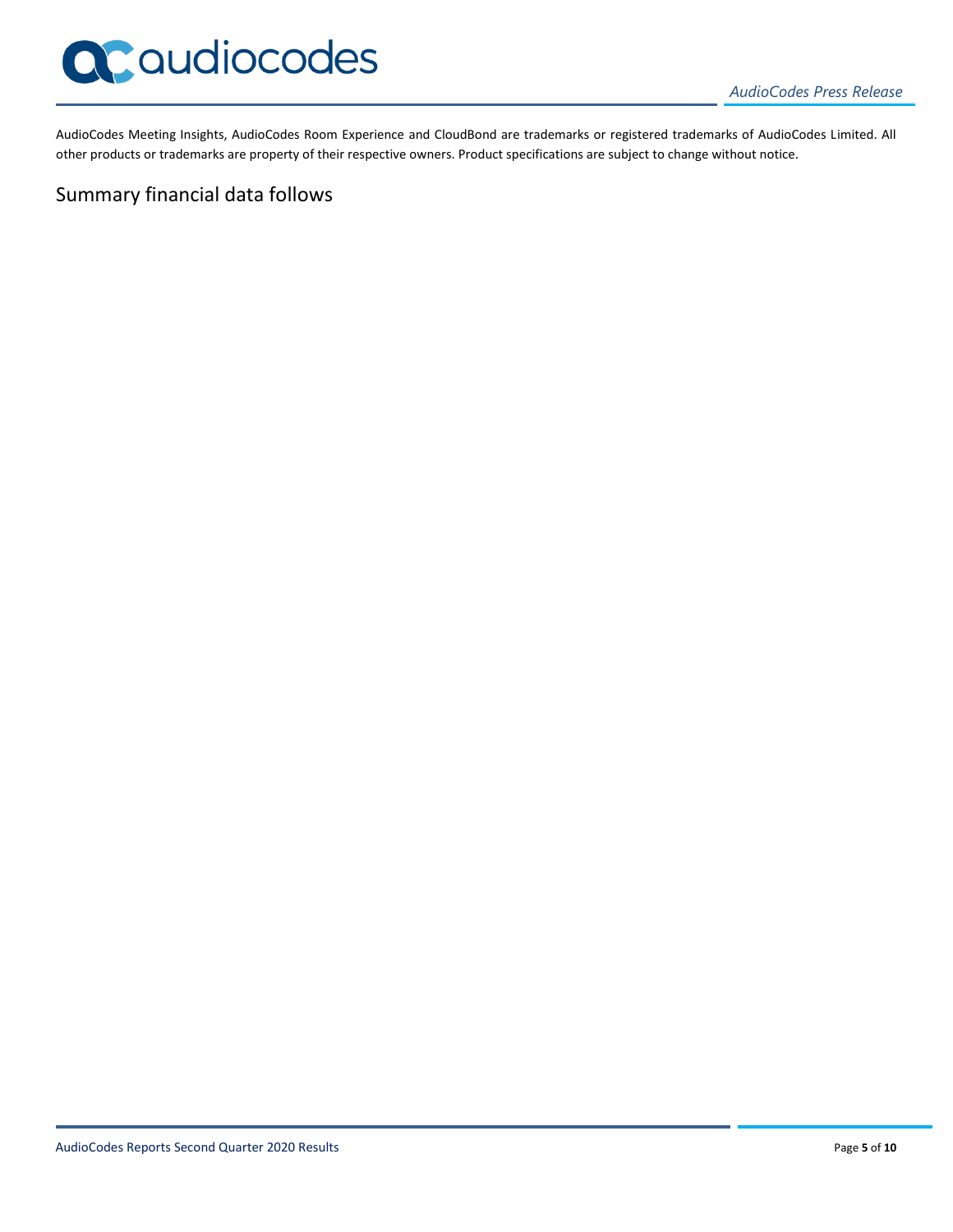# **AUDIOCODES LTD. AND ITS SUBSIDIARIES CONDENSED CONSOLIDATED BALANCE SHEETS**

# **U.S. dollars in thousands**

|                                                                   | <b>June 30,</b><br>2020 | December 31,<br>2019 |
|-------------------------------------------------------------------|-------------------------|----------------------|
| <b>ASSETS</b>                                                     | (Unaudited)             | (Audited)            |
|                                                                   |                         |                      |
| <b>CURRENT ASSETS:</b>                                            | \$163,849               | \$64,773             |
| Cash and cash equivalents                                         | 5,965                   |                      |
| Short-term and restricted bank deposits<br>Trade receivables, net | 30,144                  | 6,416<br>27,501      |
| Other receivables and prepaid expenses                            | 7,419                   | 5,626                |
| Inventories                                                       | 29,469                  | 28,275               |
| Total current assets                                              | 236,846                 | 132,591              |
|                                                                   |                         |                      |
| LONG-TERM ASSETS:                                                 |                         |                      |
| Long-term and restricted bank deposits                            | \$544                   | \$694                |
| Deferred tax assets                                               | 17,311                  | 20,466               |
| Operating lease right-of-use assets                               | 26,489                  | 29,688               |
| Severance pay funds                                               | 18,783                  | 19,370               |
| Total long-term assets                                            | 63,127                  | 70,218               |
| PROPERTY AND EQUIPMENT, NET                                       | 4,294                   | 4,392                |
| GOODWILL, INTANGIBLE ASSETS AND OTHER, NET                        | 36,957                  | 37,123               |
| <b>Total assets</b>                                               | \$341,224               | \$244,324            |
| LIABILITIES AND SHAREHOLDERS' EQUITY                              |                         |                      |
|                                                                   |                         |                      |
| <b>CURRENT LIABILITIES:</b>                                       |                         |                      |
| Current maturities of long-term bank loans                        | \$1,836                 | \$2,473              |
| Trade payables                                                    | 4,611                   | 6,628                |
| Other payables and accrued expenses                               | 25,335                  | 24,692               |
| IIA settlement liability<br>Deferred revenues                     | 10,780                  | 10,750               |
| Short-term operating lease liabilities                            | 35,770<br>8,332         | 33,538<br>8,579      |
|                                                                   |                         |                      |
| <b>Total current liabilities</b>                                  | 86,664                  | 86,660               |
| LONG-TERM LIABILITIES:                                            |                         |                      |
| Accrued severance pay                                             | \$20,350                | \$20,313             |
| Long-term bank loans                                              | 600                     | 1,200                |
| IIA settlement liability                                          | 10,780                  | 10,749               |
| Deferred revenues and other liabilities                           | 10,777                  | 9,831                |
| Long-term operating lease liabilities                             | 19,859                  | 23,097               |
| Total long-term liabilities                                       | 62,366                  | 65,190               |
| Total shareholders' equity                                        | 192,194                 | 92,474               |
| Total liabilities and shareholders' equity                        | \$341,224               | \$244,324            |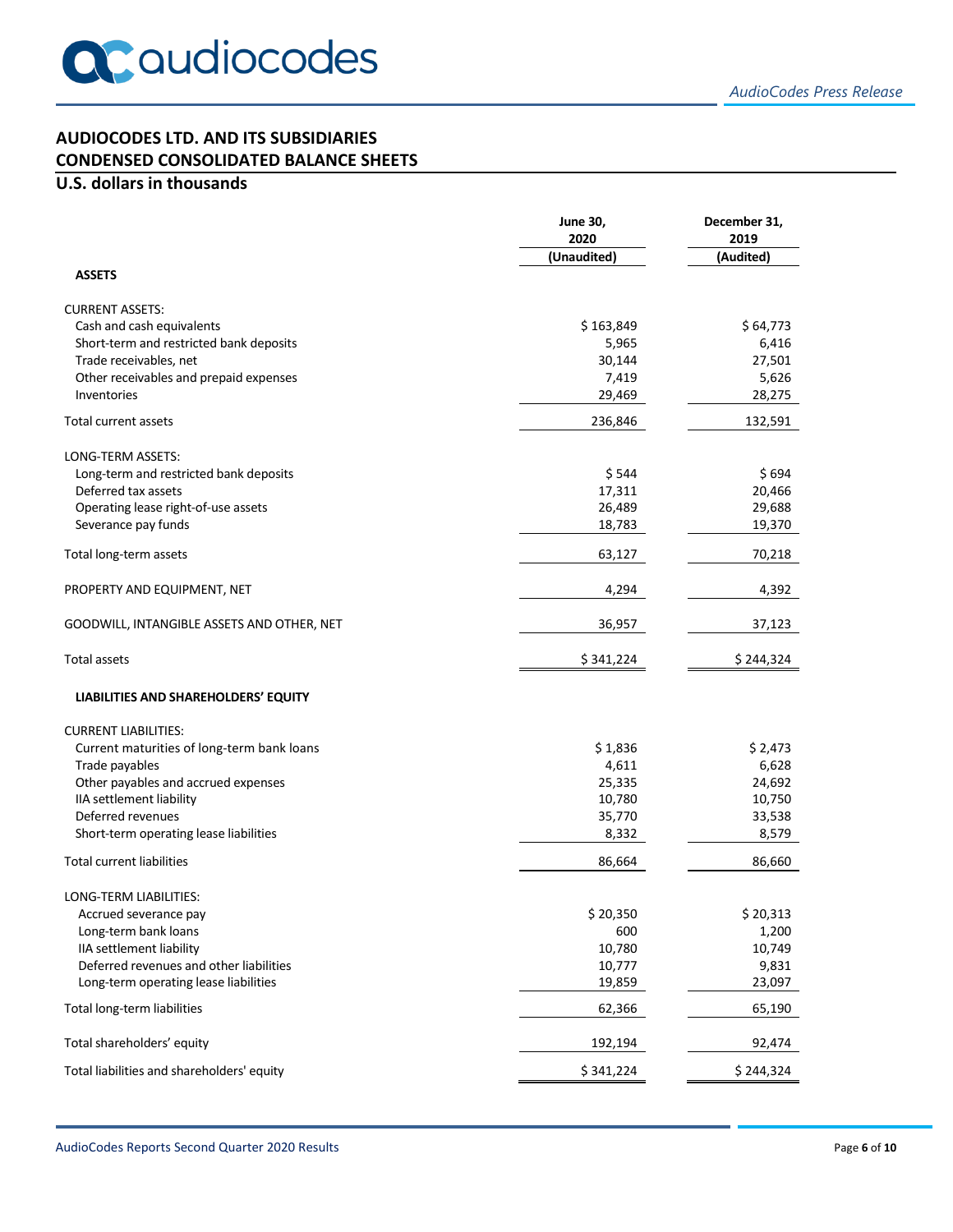# **AUDIOCODES LTD. AND ITS SUBSIDIARIES**

### **CONDENSED CONSOLIDATED STATEMENTS OF OPERATIONS**

# **U.S. dollars in thousands, except per share data**

|                                                                                           | Six months ended<br><b>June 30,</b> |          | Three months ended<br><b>June 30,</b> |          |
|-------------------------------------------------------------------------------------------|-------------------------------------|----------|---------------------------------------|----------|
|                                                                                           |                                     |          |                                       |          |
|                                                                                           | 2020                                | 2019     | 2020                                  | 2019     |
|                                                                                           | (Unaudited)                         |          | (Unaudited)                           |          |
| Revenues:                                                                                 |                                     |          |                                       |          |
| Products                                                                                  | \$70,701                            | \$65,296 | \$36,367                              | \$32,843 |
| Services                                                                                  | 34,843                              | 30,782   | 17,155                                | 16,656   |
| <b>Total Revenues</b>                                                                     | 105,544                             | 96,078   | 53,522                                | 49,499   |
| Cost of revenues:                                                                         |                                     |          |                                       |          |
| Products                                                                                  | 27,793                              | 28,150   | 14,031                                | 14,372   |
| <b>Services</b>                                                                           | 7,774                               | 7,385    | 3,793                                 | 3,813    |
| Total Cost of revenues                                                                    | 35,567                              | 35,535   | 17,824                                | 18,185   |
| Gross profit                                                                              | 69,977                              | 60,543   | 35,698                                | 31,314   |
| Operating expenses:                                                                       |                                     |          |                                       |          |
| Research and development, net                                                             | 22,806                              | 19,659   | 11,224                                | 10,179   |
| Selling and marketing                                                                     | 25,586                              | 25,220   | 12,317                                | 12,659   |
| General and administrative                                                                | 6,578                               | 5,263    | 3,313                                 | 2,592    |
| Total operating expenses                                                                  | 54,970                              | 50,142   | 26,854                                | 25,430   |
| Operating income                                                                          | 15,007                              | 10,401   | 8,844                                 | 5,884    |
| Financial income (expenses), net                                                          | 454                                 | (1,079)  | (852)                                 | (280)    |
| Income before taxes on income                                                             | 15,461                              | 9,322    | 7,992                                 | 5,604    |
| Taxes on income, net                                                                      | (3,558)                             | (1, 479) | (1, 353)                              | (810)    |
| Net income                                                                                | \$11,903                            | \$7,843  | \$6,639                               | \$4,794  |
|                                                                                           |                                     |          |                                       |          |
| Basic net earnings per share                                                              | \$0.40                              | \$0.27   | \$0.22                                | \$0.16   |
| Diluted net earnings per share                                                            | \$0.38                              | \$0.26   | \$0.21                                | \$0.16   |
| Weighted average number of shares used in<br>computing basic net earnings per share (in   |                                     |          |                                       |          |
| thousands)                                                                                | 30,017                              | 29,214   | 30,493                                | 29,214   |
| Weighted average number of shares used in<br>computing diluted net earnings per share (in |                                     |          |                                       |          |
| thousands)                                                                                | 31,554                              | 30,737   | 32,062                                | 30,744   |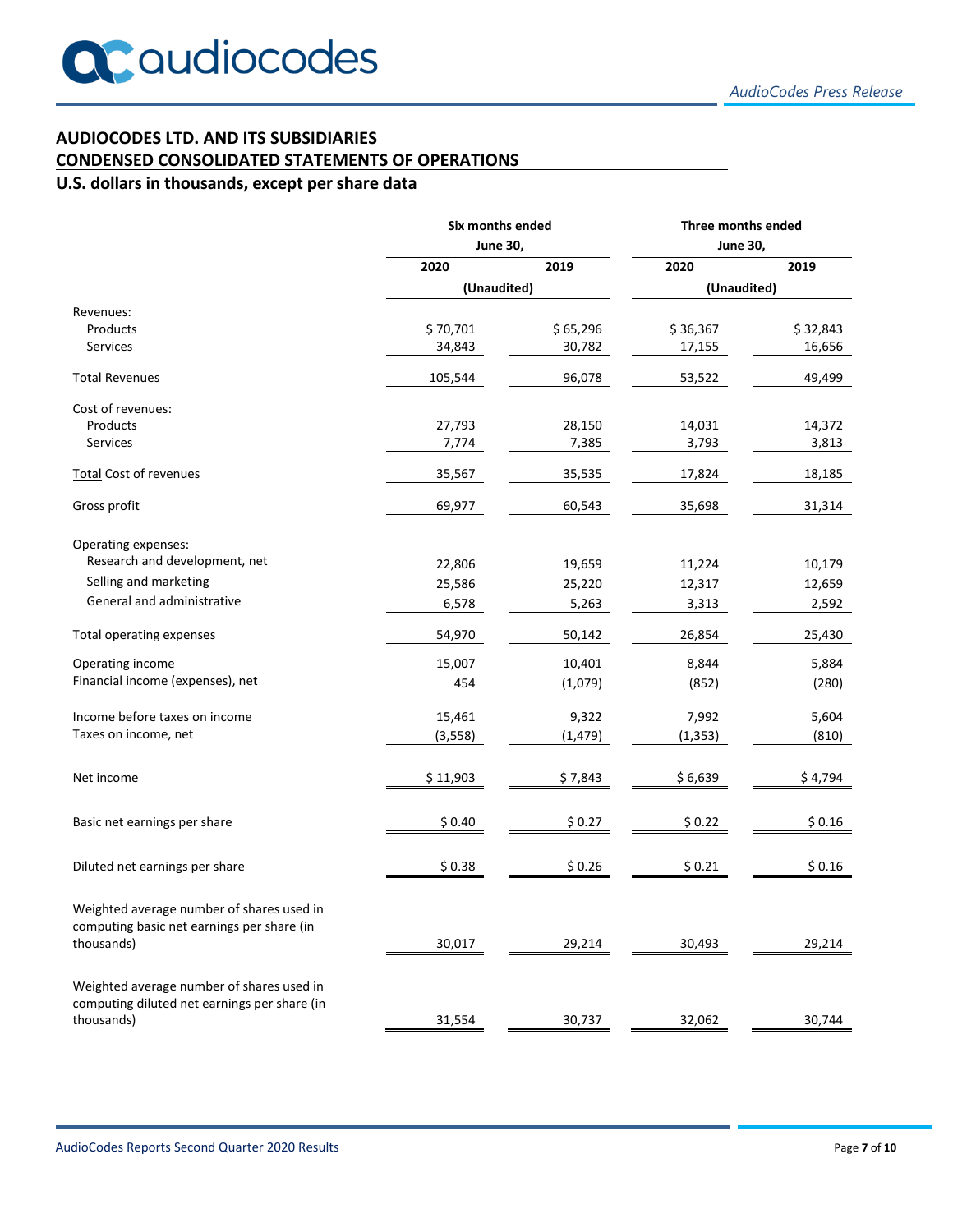## **AUDIOCODES LTD. AND ITS SUBSIDIARIES**

#### **RECONCILIATION OF GAAP NET INCOME TO NON-GAAP NET INCOME**

#### **U.S. dollars in thousands, except per share data**

|                                         | Six months ended<br><b>June 30,</b> |          | Three months ended<br><b>June 30,</b> |         |
|-----------------------------------------|-------------------------------------|----------|---------------------------------------|---------|
|                                         |                                     |          |                                       |         |
|                                         | 2020                                | 2019     | 2020                                  | 2019    |
|                                         | (Unaudited)                         |          | (Unaudited)                           |         |
| GAAP net income                         | \$11,903                            | \$7,843  | \$6,639                               | \$4,794 |
| GAAP net earnings per share             | \$0.38                              | \$0.26   | \$0.21                                | \$0.16  |
| Cost of revenues:                       |                                     |          |                                       |         |
| Share-based compensation (1)            | 99                                  | 66       | 49                                    | 30      |
| Amortization expenses (2)               | 136                                 | 136      | 68                                    | 68      |
|                                         | 235                                 | 202      | 117                                   | 98      |
| Research and development, net:          |                                     |          |                                       |         |
| Share-based compensation (1)            | 490                                 | 422      | 247                                   | 210     |
| Selling and marketing:                  |                                     |          |                                       |         |
| Share-based compensation (1)            | 1,623                               | 754      | 864                                   | 421     |
| Amortization expenses (2)               | 30                                  | 30       | 15                                    | 15      |
|                                         | 1,653                               | 784      | 879                                   | 436     |
| General and administrative:             |                                     |          |                                       |         |
| Share-based compensation (1)            | 1,264                               | 739      | 657                                   | 373     |
| Revaluation of earn-out liability (3)   |                                     | (23)     |                                       |         |
|                                         | 1,264                               | 716      | 657                                   | 373     |
| Financial expenses:                     |                                     |          |                                       |         |
| Exchange rate differences (4)           | (453)                               | 1,258    | 829                                   | 358     |
| Income taxes:                           |                                     |          |                                       |         |
| Deferred tax (5)                        | 3,154                               | 1,088    | 1,124                                 | 544     |
| Non-GAAP net income                     | \$18,246                            | \$12,313 | \$10,492                              | \$6,813 |
| Non-GAAP diluted net earnings per share | \$0.57                              | \$0.40   | \$0.32                                | \$0.22  |

(1) Share-based compensation expenses related to options and restricted share units granted to employees and others.

(2) Amortization of intangible assets related to the acquisitions of Active Communications Europe assets.

(3) Expenses or income related to revaluation of an earn-out liability in connection with the acquisition of Active Communications Europe.

(4) Financial income or expenses related to exchange rate differences in connection with revaluation of assets and liabilities in non-dollar denominated currencies. (5) Non-cash deferred tax expenses.

**Note:** Non-GAAP measures should be considered in addition to, and not as a substitute for, the results prepared in accordance with GAAP. The Company believes that non-GAAP information is useful because it can enhance the understanding of its ongoing economic performance and therefore uses internally this non-GAAP information to evaluate and manage its operations. The Company has chosen to provide this information to investors to enable them to perform comparisons of operating results in a manner similar to how the Company analyzes its operating results and because many comparable companies report this type of information.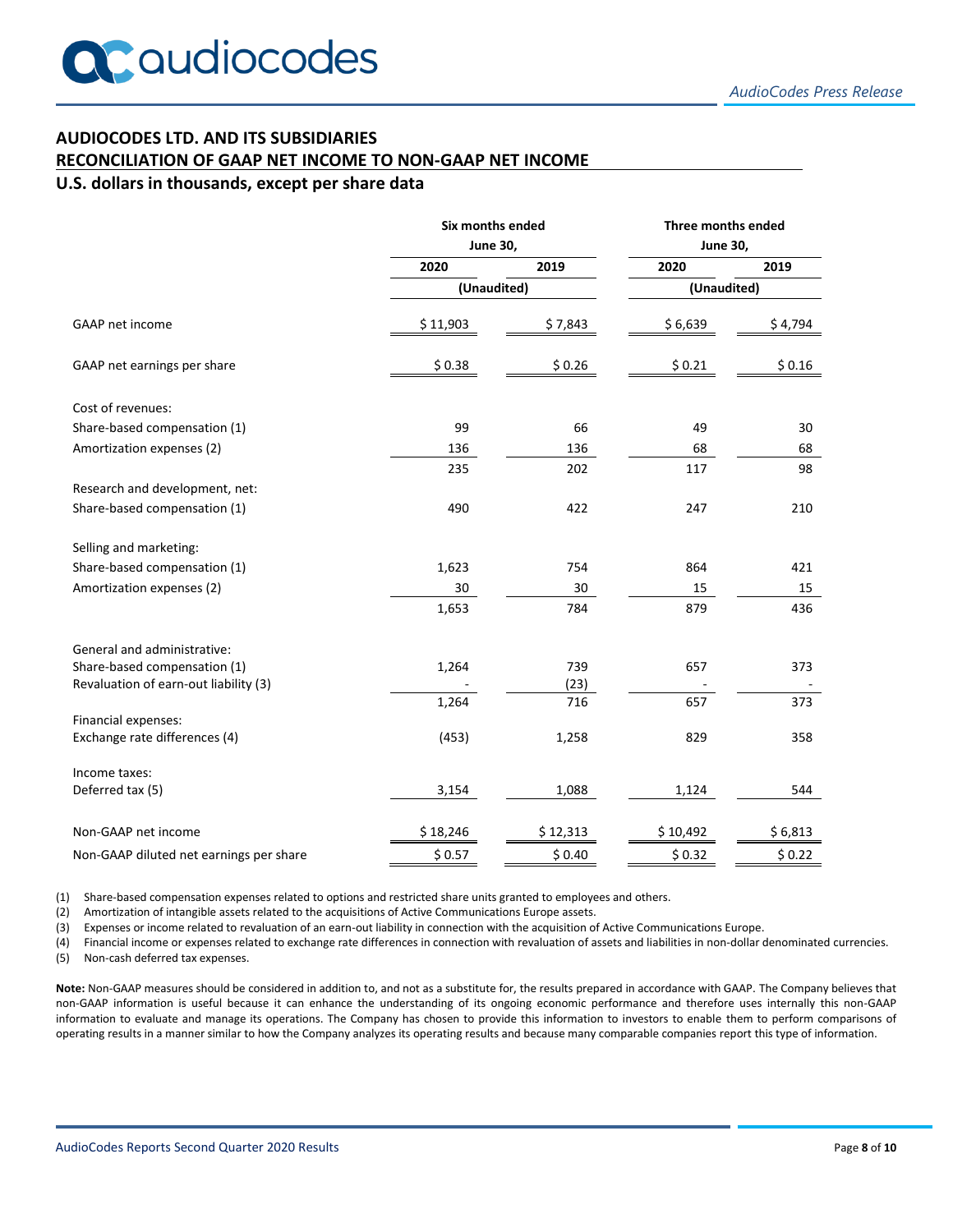# **AUDIOCODES LTD. AND ITS SUBSIDIARIES CONDENSED CONSOLIDATED STATEMENT OF CASH FLOWS**

# **U.S. dollars in thousands**

|                                                                                                            | Six months ended<br>June 30, |           | Three months ended<br><b>June 30,</b> |           |
|------------------------------------------------------------------------------------------------------------|------------------------------|-----------|---------------------------------------|-----------|
|                                                                                                            |                              |           |                                       |           |
|                                                                                                            | 2020                         | 2019      | 2020                                  | 2019      |
|                                                                                                            | (Unaudited)                  |           | (Unaudited)                           |           |
| Cash flows from operating activities:                                                                      |                              |           |                                       |           |
| Net income                                                                                                 | \$11,903                     | \$7,843   | \$6,639                               | \$4,794   |
| Adjustments required to reconcile net income to net<br>cash provided by operating activities:              |                              |           |                                       |           |
| Depreciation and amortization                                                                              | 1,119                        | 980       | 551                                   | 506       |
| Amortization of marketable securities premiums and<br>accretion of discounts, net                          |                              | 79        |                                       | 23        |
| Increase (decrease) in accrued severance pay, net                                                          | 624                          | (115)     | 312                                   | (276)     |
| Share-based compensation expenses                                                                          | 3,476                        | 1,981     | 1,817                                 | 1,034     |
| Decrease in deferred tax assets, net                                                                       | 3,127                        | 953       | 1,110                                 | 528       |
| Increase in accrued interest and exchange rate effect of<br>loans, marketable securities and bank deposits | $\mathbf{1}$                 | 159       | 13                                    | 170       |
| Decrease in operating lease right-of-use assets                                                            | 3,898                        | 4,063     | 2,022                                 | 2,159     |
| Increase (decrease) in operating lease liabilities                                                         | (4, 184)                     | (2,713)   | 60                                    | (376)     |
| Changes in IIA settlement liability, net                                                                   | 61                           |           | 667                                   |           |
| Decrease (increase) in trade receivables, net<br>Decrease (increase) in other receivables and prepaid      | (2,643)                      | (2,623)   | (1,868)                               | 2,237     |
| expenses                                                                                                   | (17)                         | 203       | 58                                    | 457       |
| Increase in inventories                                                                                    | (1,408)                      | (7, 256)  | (2,695)                               | (4, 357)  |
| Increase (decrease) in trade payables<br>Increase (decrease) in other payables and accrued                 | (2,017)                      | 3,667     | (742)                                 | 3,040     |
| expenses                                                                                                   | 369                          | 2,065     | 2,278                                 | (2,401)   |
| Increase in deferred revenues                                                                              | 3,206                        | 7,431     | 508                                   | 884       |
| Net cash provided by operating activities                                                                  | 17,515                       | 16,717    | 10,730                                | 8,422     |
| Cash flows from investing activities:                                                                      |                              |           |                                       |           |
| Proceeds from short-term deposits                                                                          | 451                          | 5,971     | 301                                   |           |
| Proceeds from long-term deposits                                                                           | 150                          | 600       |                                       | 300       |
| Proceeds from redemption of marketable securities                                                          |                              | 19,385    |                                       | 12,094    |
| Purchase of marketable securities                                                                          |                              | (21, 035) |                                       | (21, 035) |
| Purchase of property and equipment                                                                         | (641)                        | (1, 361)  | (293)                                 | (245)     |
| Net cash provided by (used in) investing activities                                                        | (40)                         | 3,560     | 8                                     | (8,886)   |